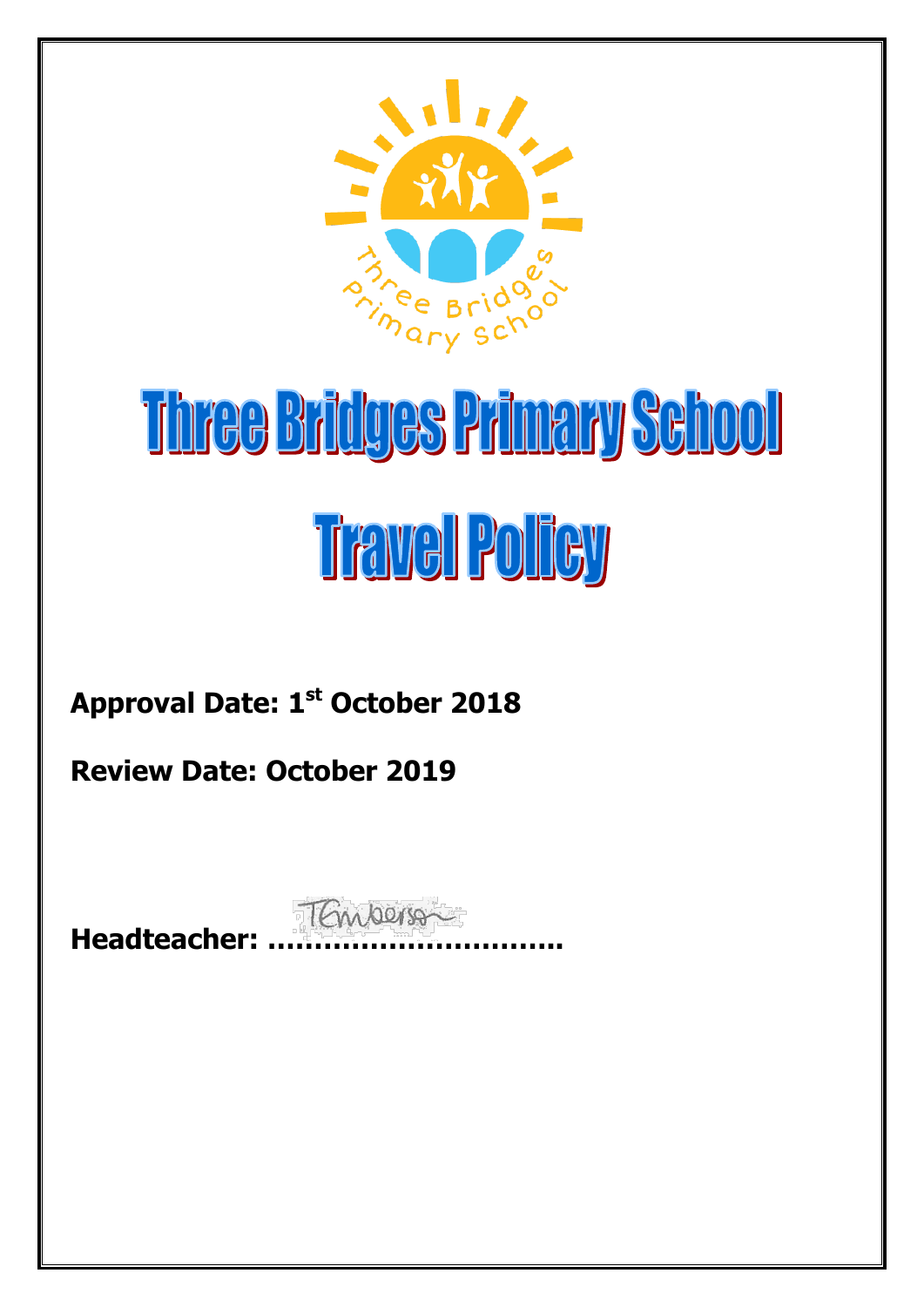At Three Bridges Primary we encourage pupils, parents and staff to travel to school by cycling, scooting and walking wherever possible. We already have a robust school travel plan in place using Modeshift Stars online. In 2016 we received our Bronze award and in 2017 we were rewarded our silver award. We are now well on our way to achieving the gold award. We have also been nominated by West Sussex for a regional Mode Shift award for our efforts in promoting sustainable travel and road safety. We work closely with the local authority, the UK charity Sustrans and the Living Streets organisation to make sustainable and active travel easier for everyone. (At present we have our Silver award from Sustrans and we are on course for our Gold.) The school actively takes part in both the 'Bike It' program and the Wow (Walk once a week) initiative and the children are encouraged to use the online travel tracker on a daily basis.

Our sustained efforts in promoting sustainable travel and safer routes to school have helped us to secure agreement for improvements to the safety of our children's route to school e.g. school safety zone signs to be installed on North Road, improvement and repair of the pathways on Mitchells Road and a recent agreement to fund two crossing patrols outside the Upper Site (one on crossways and one on Gales Drive). In the past, it also helped us to get the traffic light crossing installed on Gales Drive).

This school travel policy explains how we encourage active travel to school. We discuss the policy with the pupils and re-visit it periodically to ensure its relevance and effectiveness. For pupils unable to come by foot, scooter or bike, we like to encourage use of public transport, park and stride or car-share.

If you have any ideas to improve things at or around school for pedestrians and cyclists, or questions about travelling to school, please get in touch with the school office and ask for Nikki Burrows (School Travel Plan Co-ordinator).

We actively encourage our pupils and staff to walk, scoot or cycle to school as it:

- keeps us fit and healthy (A 15-minute walk or cycle to and from school will provide your child with half of the recommended daily exercise intake)
- helps our pupils develop road safety skills which will keep them safe as they travel further afield and more independently
- helps keep our local air clean, and our streets free from congestion
- develops life skills that everyone should be able to benefit from
- Provides opportunity for families, siblings and friends to talk and socialise during the journey to and from school.

## What we do

- We use Modeshift STARS to update and monitor our school travel plan
- We promote safe and active travel as much as possible by using our noticeboard, displays, newsletters, themed events, visitors, the school prospectus and website at [http://www.threebridgesprimaryschool.co.uk](http://www.threebridgesprimaryschool.co.uk/)
- We encourage all members of our school community to walk, cycle or travel by public transport for the journey to school. To support this we provide:
	- $\circ$  Cycle training (Bikeability)
	- o Scooter/bike skills and games sessions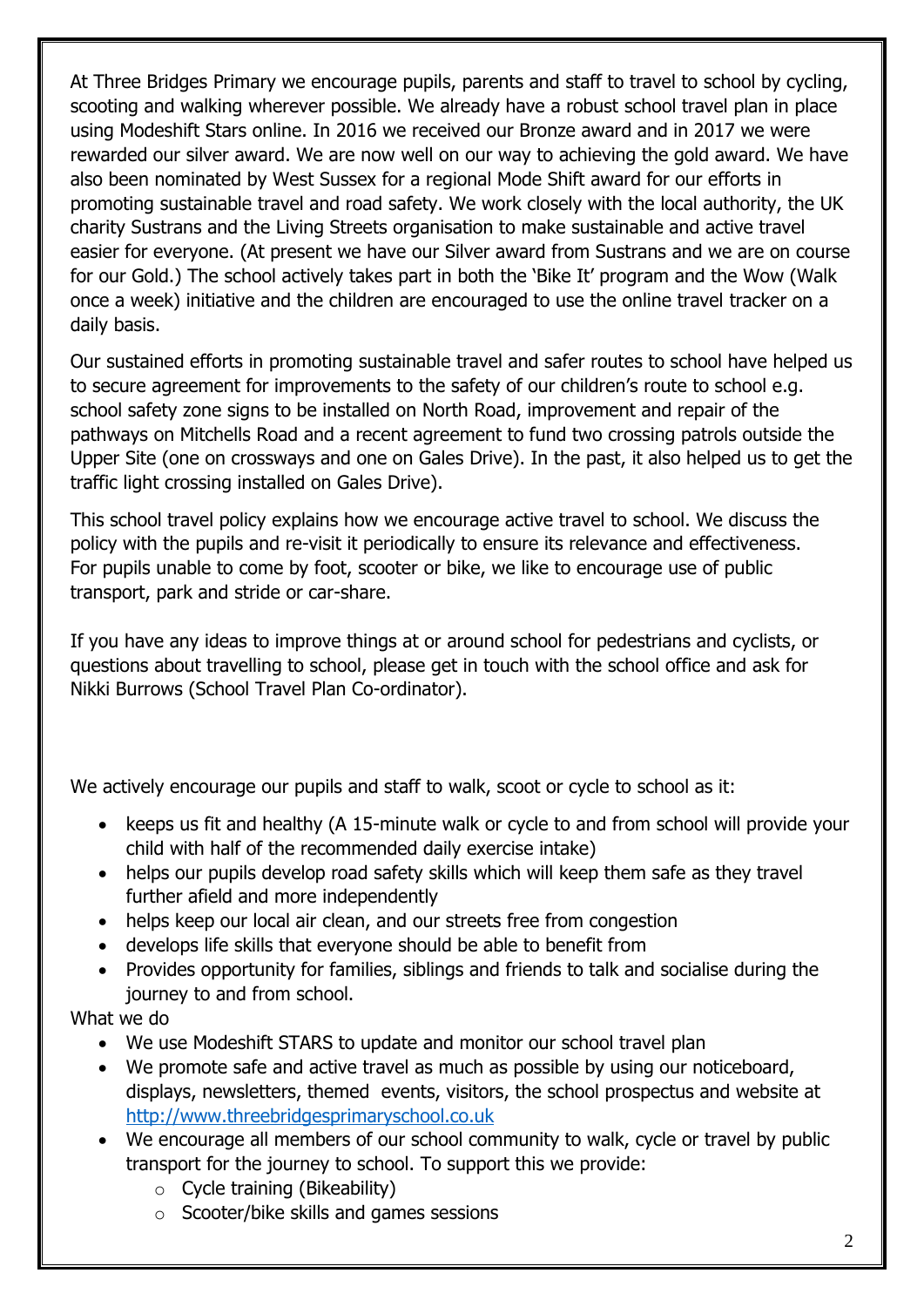- o Balance Bike sessions
- o Pedestrian training through assemblies and whole class activities.
- o Cycle parking
- o Scooter parking
- Local school trips are made by public transport where possible, or on foot if the destination is close by
- We let all new pupils and their parents/carers know that we promote healthy and sustainable travel to school before the child starts at our school
- $\bullet$  We take part in the Big Pedal during the spring term. We came  $4<sup>th</sup>$  in Crawley in 2017!
- We offer support for children and young people with complex special educational needs (SEN) and disabilities with home to school travel/ transport options.
- For children who come to school via taxi, we have organised a walking bus for them on a Friday. This allows them to take part in the efforts of reducing congestion and improving safety at the school gates and means that they are also able to earn their Wow badges.

Please note that the decision on whether a child is competent to cycle or scoot to school is for the parent(s) or carer(s) to make. The school has no liability for any consequences arising from this decision.

What we ask of parents.

- Please encourage your child(ren) to walk, scoot or cycle to school whenever possible
- Ensure your child(ren) walk or ride sensibly and safely on the way to and from school, and to push bikes and scooters on school grounds
- Ensure that bicycles and scooters are roadworthy and properly maintained. If in doubt consult a qualified mechanic
- Ensure that your child(ren) has appropriate safety wear and equipment e.g. a cycle helmet, appropriate foot wear.
- Ensure your child(ren) can be seen by fitting lights to their bike and by supplying them with high-visibility clothing
- Make sure your child(ren) has a lock for their bike or scooter and that they know how to use it
- Ensure you have appropriate insurance cover for your child(ren)'s bicycle or scooter as the school is not liable for any loss or damage to cycles or scooters on the premises or being used on the way to or from school
- If you travel by bus, can you get off the bus at least two stops early and walk the last part of the journey?

We understand that sometimes there is no alternative to driving to school.

- Where a car must be used we ask parents to drive only part of the way, and drop their child(ren) off away from the school so that some of the journey can be walked or scooted
- If you do have to drive your child(ren) and stop in the near vicinity please do so legally, safely and with respect for our neighbours and local residents
	- $\circ$  It is not acceptable to park or wait on the school zigzags, on double yellow lines, in the bus stop or across residential driveways for any period of time
	- o When parking, please consider how safe it is for others to pass by your car especially young children, buggies and disability scooters.